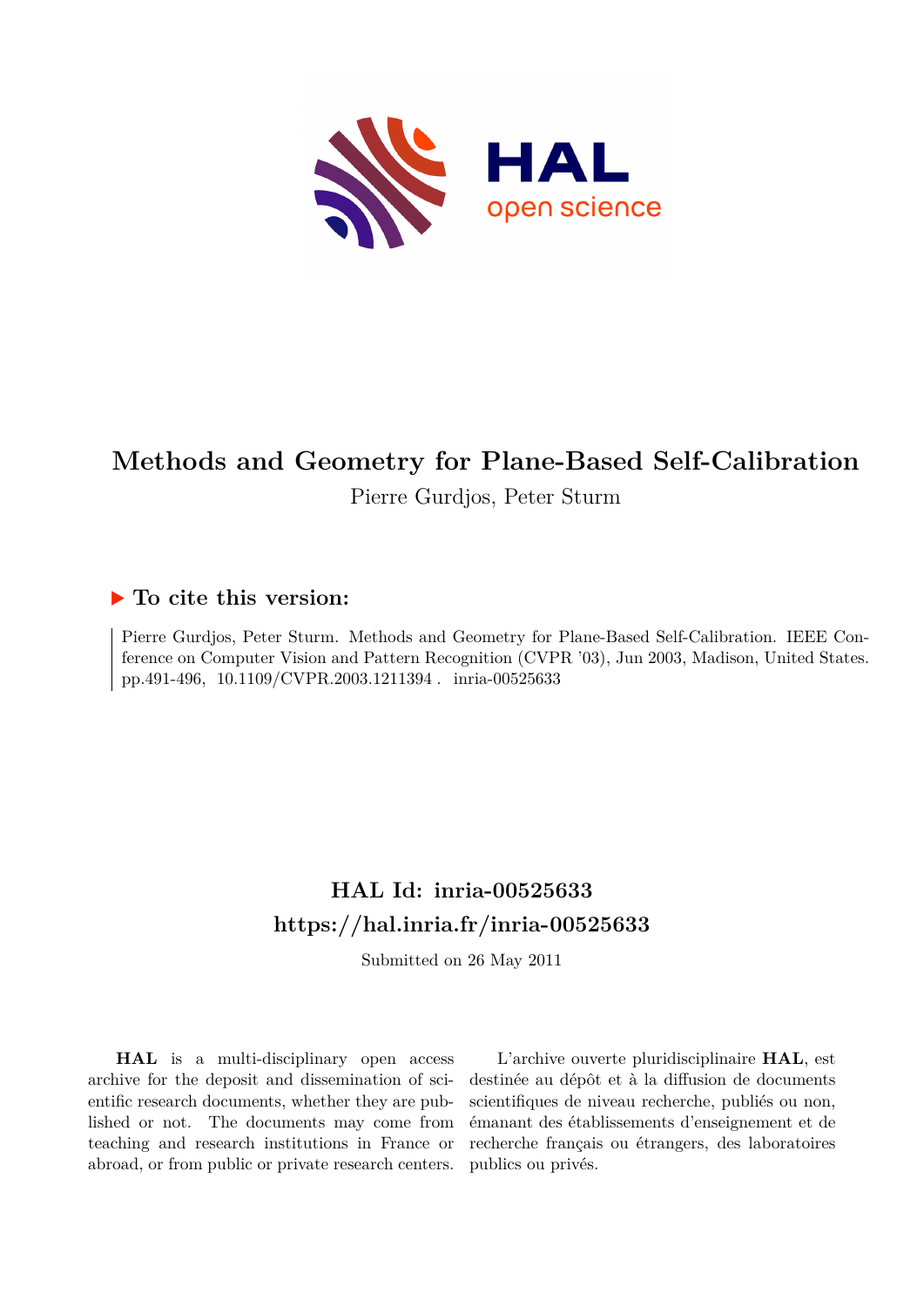## **Methods and Geometry for Plane-Based Self-Calibration**<sup>∗</sup>

Pierre Gurdjos Peter Sturm

www.irit.fr/˜Pierre.Gurdjos www.inrialpes.fr/movi/people/Sturm

**Abstract.** We consider the problem of camera selfcalibration, from images of a planar object with unknown Euclidean structure. The general case of possibly varying focal length is addressed. This problem is non-linear in general. One of our contributions is a non-linear approach, that makes abstraction of the (possibly varying) focal length, resulting in a computationally efficient algorithm. In addition, it does not require a good initial estimate of the focal length, unlike previous approaches. As for the initialization of other parameters, we propose a practical approach, that simply requires to take one image in roughly fronto-parallel position. Closed-form solutions for various configurations of unknown intrinsic parameters are provided. Our methods are evaluated and compared to previous approaches, using simulated and real images. Besides our practical contributions, we also provide a detailed geometrical interpretation of the principles underlying our approach.

## **1. Introduction**

Calibration of a camera consists in recovering its metric properties, which are encoded as a set of so-called internal parameters. Two very opposite assumptions can be made: the Euclidean structure of the (observed) world is known or not. The term *calibration* usually applies to *known* 1D [13], 2D [8, 12, 2] and 3D structures. The prefix *self-* is added as soon as the world's Euclidean structure is *unknown*, which can be seen as a case of "0D" calibration.

In this paper, we focus on plane-based self-calibration [10, 5], *i.e.* from images of a rigid planar object lying on some plane – the "world plane" – whose Euclidean structure is unknown. The only prerequisite is to have at one's disposal the inter-image homographies (induced by the world plane), for which "direct" estimation algorithms, *i.e.* with closed-form solutions, exist  $[3, §3.1, pp. 71-76]$ <sup>1</sup>.

## **2. A Stratified Problem Formulation**

The two goals of our work are to calibrate the camera and to recover the plane's Euclidean structure at the same time. On the one hand, it is well known that camera calibration is equivalent to computing the image of the absolute conic

IRIT-TCI, 118 Route de Narbonne INRIA Rhône-Alpes, 655 Avenue de l'Europe 31062 Toulouse Cedex 4, France 38330 Montbonnot, France

[3, §7.5, pp. 198-204]. On the other hand, the plane's structure can be characterized at different geometric levels: projective, affine or Euclidean by two (complex) points, called circular points (*cf.* §3). The circular points (CP) of the plane lie on the absolute conic (AC), and thus, in all views, the images of the CP (ICP) lie on the image of the AC (IAC). We now express the problems using this stratified framework.

We first consider the case where we have prior knowledge of the plane's Euclidean structure. The problem reduces to that of camera calibration and linear solutions exist [8, 12], even for varying intrinsics [8, 2]. Technically speaking, calibration can be seen as fitting an imaginary conic (the IAC) to all available ICP. This can be done by solving a linear equation system.

Consider now the general case, where the plane's Euclidean structure is unknown. We introduce unknowns to parameterize the ICP in one of our views, and compute the ICP in the other views using inter-image homographies. The estimation problem becomes non-linear, and iterative methods for its solution have been proposed [10, 5]. One of their drawbacks, common to non-linear problems, is the need for "good" initial estimates. Another problem is that the number  $m$  of unknowns may become relatively large in the case of varying intrinsics, increasing the sensitivity to the initial estimates and computation time (generally with  $\mathcal{O}(m^3)$  complexity per iteration). One of our contributions is a parameterization that allows to solve the problem using a fixed number of unknowns (reducing the complexity to  $\mathcal{O}(m)$ ), and that has a nice geometric interpretation (not shown completely in this paper due to lack of space).

Up to now, we have considered two extreme cases: completely known or completely unknown Euclidean plane structure. In the latter case, we know at least its projective structure (every image is a projective "model" of the plane). Consider now the obvious intermediate case: known affine structure. The problem remains non-linear, but can be expressed using fewer unknowns and simpler equations. Most importantly, closed-form solutions for interesting minimal cases are now possible (see §5.3). One way of recovering the plane's affine structure is *e.g.* to identify the projections of two sets of parallel lines on the plane. Another solution, that we use in this paper, is to simply take a fronto-parallel image of the plane. Taking an exactly fronto-parallel image is of course difficult. However, we show that in practice, a

<sup>∗</sup>The authors wish to acknowledge financial support of GdR ISIS (*Projet Jeunes Chercheurs 2002 N*<sup>○</sup>*5*, CALIPSOO) as well as Alain Crouzil for supplying part of the matching software.

 $\frac{1}{1}$ Interesting algorithms with "real-time" performance also exist [4].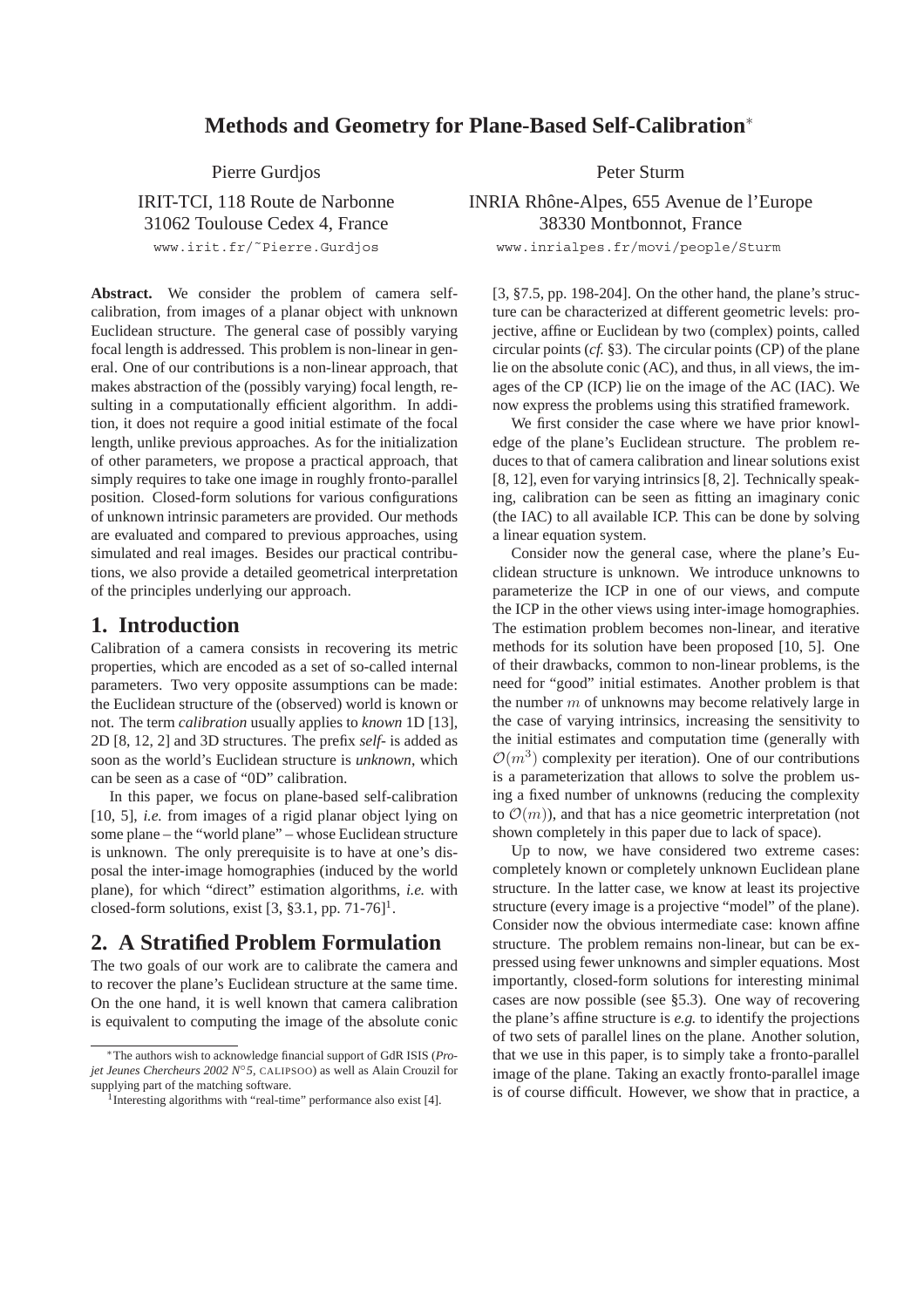roughly fronto-parallel image is sufficient to get good initial estimates using the closed-form solutions. We use them to start a non-linear optimization process, where the assumption of fronto-parallelism can be dropped.

We thus have established a stratification for plane-based calibration: *calibration* relies on the knowledge of the plane's Euclidean structure, whereas *self-calibration* only requires its projective structure. The intermediate case of known affine structure is analogous to using scene constraints in traditional 3D self-calibration [11], or, in the case of a fronto-parallel image, to self-calibration based on special motions (typically, pure translations [1, 7]).

## **3. Background**

#### **3.1. Calibration and the Absolute Conic**

Our camera model is the usual specialization of the finite projective camera model [3, §5.1, pp. 143-144] with zero skew ; it has four d.o.f. linked to the (constant) principal point  $(u_0, v_0)^\top$ , the (constant) aspect ratio  $\tau$  and the (possibly varying) focal length  $f$ . If A is the calibration matrix, then the IAC can be represented by  $\omega = A^{-T}A^{-1}$ , with:

$$
\omega \sim \left(\begin{array}{ccc} \tau^2 & 0 & -\tau^2 u_0 \\ 0 & 1 & -v_0 \\ -\tau^2 u_0 & -v_0 & \tau^2 u_0^2 + v_0^2 + \tau^2 f^2 \end{array}\right). \tag{1}
$$

#### **3.2. Plane's Structure and Circular Points**

When some world plane  $\Pi$  is projected onto the image  $\mathcal{I}$ , the world-to-image homography that maps points **p** on Π onto pixels **m** on  $\mathcal I$  is defined by a  $3 \times 3$  matrix P such that **<sup>m</sup>** <sup>∼</sup> <sup>P</sup>**p**. We assume that some Euclidean coordinate system is attached to Π and P is decomposable into a product of three  $3 \times 3$  matrices [3, §1.4.6, pp. 22-23]:

$$
P = P_p P_a P_s,\tag{2}
$$

where  $P_p$  (resp.  $P_a$ ) is the projective (resp. affine) component of P, with four d.o.f. in all, and P*<sup>s</sup>* is the Euclidean component of P with four additional d.o.f. (*i.e.* P*<sup>s</sup>* is a 2D similarity in Π).

Since the matrix  $(P_pP_q)^{-1}$  defines a *metric rectification* of the imaged plane, by mapping points on  $\mathcal I$  onto  $\Pi$  w.r.t. some "arbitrary" Euclidean coordinate system, it is possible to ignore the component  $P_s$  in (2) so that:

$$
P = \begin{pmatrix} \beta & \alpha & 0 \\ 0 & 1 & 0 \\ \mu\beta & \mu\alpha + \lambda & 1 \end{pmatrix},
$$
 (3)

where  $\alpha$ ,  $\beta$ ,  $\lambda$ ,  $\mu$  are four scalars that encode the world plane's Euclidean structure.

Under P, the world plane's line at infinity is mapped to its vanishing line **v** according to:

$$
\mathbf{v} = \mathsf{P}^{-\top} (0, 0, 1)^{\top} \sim (-\mu, -\lambda, 1)^{\top}.
$$
 (4)

Hence  $\lambda$ ,  $\mu$  represent the plane's affine structure (the meaning of  $\alpha$ ,  $\beta$  is discussed below).

In the following paragraphs, we establish links between the world-to-image homography P, as defined in (3), and the circular points.

**Circular Points (CP).** The circular points (CP) of a plane have the following properties: (1) They lie on the absolute conic. (2) Their coordinates  $\mathbf{i}_{\pm} = (1, \pm i, 0)^\top$  are the same in every Euclidean coordinate system.

**Image of Circular Points (ICP).** Under P, the CP transform into the ICP (images of circular points) according to:

$$
\mathbf{Pi}_{\pm} = (\beta, 0, \mu \beta)^{\top} \pm i (\alpha, 1, \mu \alpha + \lambda)^{\top}.
$$
 (5)

The ICP are another representation, besides P, of the world plane's Euclidean structure. Regarding the canonical representation  $\mathbf{v} = (0, 0, 1)^\top$  in (4), it now can be readily seen that the vector  $(\alpha \pm i\beta, 1)^T$  represents the 1D homogeneous coordinates of the ICP on the line at infinity.

**Conic Dual to the Circular Points (CDCP).** The conic dual to the circular points is the symmetric rank-2 matrix defined by  $D_{\infty}^* = i_{+}i_{-}^{\top} + i_{-}i_{+}^{\top} = \text{diag}(1, 1, 0).$ 

Under P, the CDCP transforms into:

$$
\Sigma = \mathsf{PD}_{\infty}^* \mathsf{P}^\top. \tag{6}
$$

The conic  $\Sigma$  is yet another representation of the world plane's Euclidean structure [3, §1.7.5, pp. 34-37], which will be used in our self-calibration approach. It is worth noting that  $\Sigma$  is linked to the vanishing line **v** by the property: null $(\Sigma) = \mathbf{v} = (-\mu, -\lambda, 1)^\top$ .

Under A, the CDCP transforms into:

$$
\Lambda = AD_{\infty}^* A^{\top} \sim \text{diag}(1, \tau^2, 0). \tag{7}
$$

with the key property, used later: image lines  $m_1$  and  $m_2$ are orthogonal (w.r.t. the image frame) iff  $\mathbf{m}_1^{\top} \mathbf{\Lambda} \mathbf{m}_2 = 0$ .

## **4. Plane-based Calibration**

In this section, we review constraints on the IAC *ω* that are used to solve the plane-based calibration problem. We first review the basic equations introduced in [8, 12]. In §4.2, we then describe an approach leading to equations that do not take into account the focal length. This allows the number of unknowns to remain constant, even in the case of a varying focal length [2]. This advantage may be very interesting for the non-linear self-calibration problem, and in §5.2, we accordingly extend the approach of §4.2.

#### **4.1. Basic Equations**

Plane-based calibration is based on two key ideas. First, the CP (encoding the plane's Euclidean structure) lie on the AC (encoding the camera's internal parameters). Second, the CP are mapped to their images (ICP) via the world-to-image homography P. Hence the fact that the ICP lie on the IAC can be expressed by:  $(Pi_{\pm})^{\top} \omega(Pi_{\pm})=0$ , or equivalently:

$$
\mathbf{p}_1^\top \boldsymbol{\omega} \mathbf{p}_1 = \mathbf{p}_2^\top \boldsymbol{\omega} \mathbf{p}_2, \quad \mathbf{p}_1^\top \boldsymbol{\omega} \mathbf{p}_2 = 0,\tag{8}
$$

where  $p_1$  and  $p_2$  are the first two columns of P. These constraints are linear in the elements of *ω*.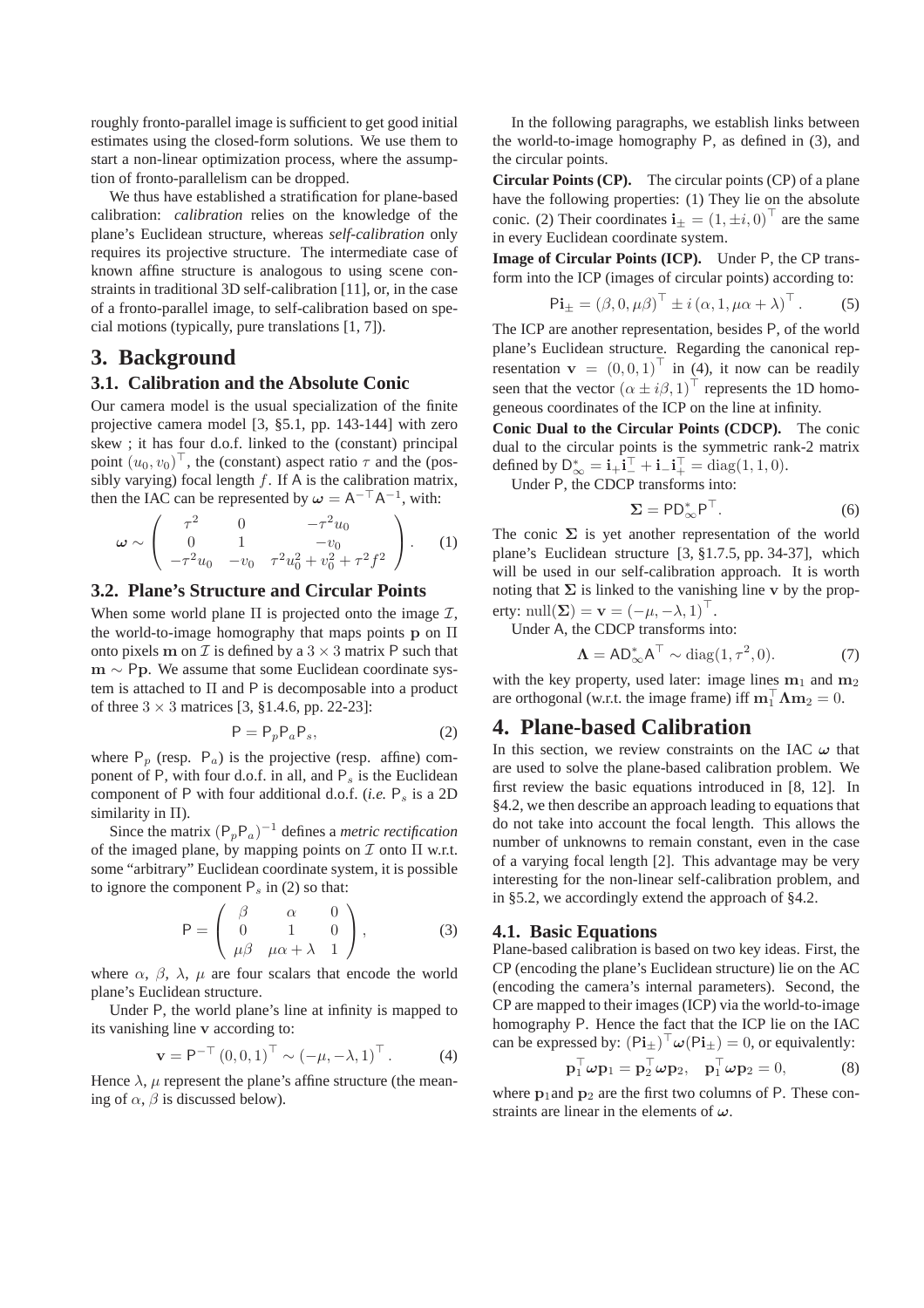#### **4.2. The Centre Line Constraint**

Equations (8) include the focal length (contained in  $\omega$ ) which might be disadvantageous, as explained above. Thus, we now describe an alternative approach, based on a geometric constraint on the principal point, called *centre line constraint* [2], that is regardless of the focal length. The centre line constraint results from the projective properties of the central projection of a planar object. It expresses the fact that the locus of the (unknown) principal point of a camera viewing a (known) planar object is constrained to a (known) line segment, called *principal segment*. In other words, for any point taken as principal point on this segment, there exists a world plane on which the object can lie and yield *exactly* the same image. What it is mentioned here is best explained by the animation available at the URL www.irit.fr/˜Pierre.Gurdjos/ECCV2002/.

**The centre line.** The image line that contains the principal segment is called *centre line*. In [2], we shown that: *(i) The centre line is orthogonal to the vanishing line. (ii) The vector that represents its image coordinates only depends on the world-to-image homography* P*:*

$$
\boldsymbol{\phi} = (-\varphi_1, -\varphi_2, \varphi_3 + \varphi_4)^\top,
$$

*where*  $\varphi_i = \varphi_i(P)$  *is a bilinear function of elements of* P.

To put it more precisely, the property (ii) holds providing pixels are square, so one of our contributions is to define the locus of the centre line, in presence of a non-unit aspect ratio  $\tau$ . Furthermore, we will give a matrix representation of the centre line constraint in terms of **Λ** and **Σ**, more suitable for self-calibration as described in §5.2.

**The pencil of centre lines.** The following properties hold w.r.t. an arbitrary aspect ratio  $\tau$  (proofs are omitted).

*(iii) The vector that represents the image coordinates of the centre line can be written as:*

$$
\boldsymbol{\phi} = (0, -\varphi_2, \varphi_4)^\top + \tau^2 (-\varphi_1, 0, \varphi_3)^\top \sim \mathbf{d}_1 + \tau^2 \mathbf{d}_2,
$$
  
where  $\mathbf{d}_1$ ,  $\mathbf{d}_2$  are the two vectors (written in terms of  $\Sigma$ ):

$$
\mathbf{d}_1 = (\boldsymbol{\Sigma}\mathbf{e}_3)\times\mu\mathbf{e}_1, \quad \mathbf{d}_2 = (\boldsymbol{\Sigma}\mathbf{e}_3)\times\lambda\mathbf{e}_2,
$$

*in which*  $\mathbf{e}_1^{\top} = (1, 0, 0), \mathbf{e}_2^{\top} = (0, 1, 0), \mathbf{e}_3^{\top} = (0, 0, 1)$ *. (iv) The locus of the centre line is then a linear family i.e. a line pencil, denoted by*  $\mathcal{P}$ *, irrespective of*  $\tau$ *, with vertex:* 

$$
\mathbf{d}_1 \times \mathbf{d}_2 \sim \Sigma \mathbf{e}_3. \tag{9}
$$

Basically, (iii) and (iv) mean that we solely inherit from the world-to-image homography P a pencil of (centre) lines. (v) The following points are collinear: the vertex  $\Sigma e_3$ , de-

*fined in (9), the principal point*  $\mathbf{p}_0^{\top} = (u_0, v_0, 1)$  *and the point given by* **Λv** *; so we have:*

$$
\det\left(\sum \mathbf{e}_3 \mid \mathbf{\Lambda} \mathbf{v} \mid \mathbf{p}_0\right) = 0. \tag{10}
$$

Note that the point  $\Lambda v$  is the point at infinity in the direction "orthogonal" to the vanishing line **v**, *i.e.* in terms of  $\Lambda$ , *cf.* (7). It is the point where all the lines parallel to  $\phi$  meet (*cf.* Fig. 1). This is actually an alternative representation of the centre line constraint. It links the aspect ratio  $\tau$  (in  $\Lambda$ ), the principal point  $(u_0, v_0)^\top$ , and the parameters  $\alpha, \beta, \lambda, \mu$ of the plane's Euclidean structure (in **Σ**). This constraint is the basis for our self-calibration approach, *cf.* §5.2.



Figure 1: The pole of the vanishing line **v** w.r.t. **Λ**, the vertex of the line pencil  $\mathcal{P}$  (*i.e.*  $\mathbf{d}_1 \times \mathbf{d}_2$ ) and the principal point are aligned.

Eventually, it is worth noting that:

*(vi) From (9), it follows that the vertex of*  $\mathscr P$  *is the pole of the image plane's line at infinity w.r.t. the imaged CDCP* **Σ***. (vii) The intersection point of φ and the line at infinity is the pole of the vanishing line w.r.t.*  $\Lambda$ *, i.e.*  $\phi \times e_3 = \Lambda v$ *.* 

# **5. Plane-Based Self-Calibration**

#### **5.1. Existing Non-Linear Solutions**

**"Basic" constraints on the IAC and ICP.** In [10], a solution is given for plane-based self-calibration in the case of constant internal parameters, which has been extended in [3, §18.7, pp. 469-471] to the "varying focal length" case. The approach is basically the same as in calibration (*cf.* §4.1) with the difference that the ICP map from image to image via the inter-image homographies  $H_{ij}$ . If we denote by  $\mathbf{p}_{1\pm} = \mathbf{P} \mathbf{i}_{\pm}$  the ICP in some key image (say image 1), then we have  $\mathbf{p}_{j\pm} = \mathbf{H}_{1j} \mathbf{p}_{1\pm}$ . Two equations are therefore provided by each image  $i$ :

$$
(\mathsf{H}_{1j}\mathbf{p}_{1\pm})^{\top}\boldsymbol{\omega}_j(\mathsf{H}_{1j}\mathbf{p}_{1\pm})=0.
$$
 (11)

Given *n* views, *i.e.*  $(n - 1)$  inter-image homographies  $H_{1j}$  (1 <  $j \leq n$ ;  $H_{11} = I$ ), the *self-calibration problem* of a camera with a possibly *varying focal length* is that of solving the system of 2n equations (11) for the  $3 + m$  d.o.f. in all the  $\omega_i$  and the 4 d.o.f. in  $\mathbf{p}_{1+}$ , where m is the number of unknown focal lengths. If  $m = 1$ , at least 4 views are required ; if  $m = n$ , at least 7 are required.

This problem is non-linear and can be solved using iterative methods. It requires initial values, in particular for the (possibly different) focal lengths. This critical issue, already mentioned in [10], motivated us to (1) seek a minimization criterion that is irrespective of  $f$  (see §5.2); (2) find closed-form solutions for minimal cases (see §5.3).

#### **5.2. A New Non-Linear Solution**

The centre line constraint (10) in §4.2 can be seen as somewhat of a dual formulation of Triggs's approach, described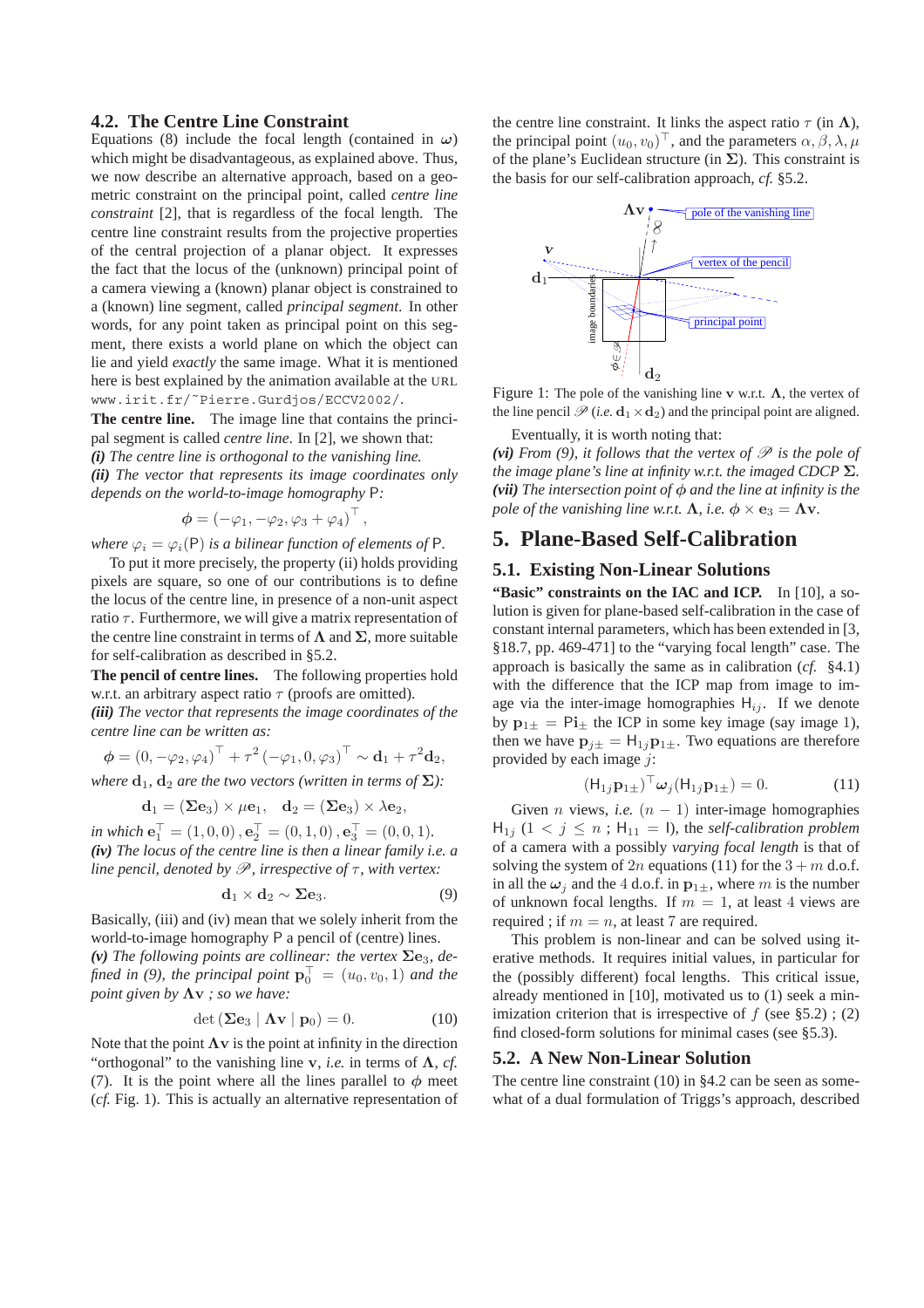in §5.1. Indeed, it involves the CDCP instead of the CP. If we denote by  $\Sigma$  the image of the CDCP in some key image (say again image 1), then we have  $\Sigma_j = H_{1j} \Sigma H_{1j}^{\top}$ , where  $H_{1j}$  is the inter-image homography from image 1 to image j. Moreover, under  $H_{1j}$ , the vanishing line **v** of image 1 transforms into  $\mathbf{v}_j = \mathbf{H}_{1j}^{\text{T}} \mathbf{v}$ .

It follows that one equation is provided by each image  $j$ :

$$
\det \left( \mathsf{H}_{1j} \Sigma \mathsf{H}_{1j}^{\top} \mathbf{e}_3 \mid \mathbf{\Lambda} \mathsf{H}_{1j}^{-\top} \mathbf{v} \mid \mathbf{p}_0 \right) = 0. \tag{12}
$$

**Problem 1** Given *n* views, *i.e.*  $(n - 1)$  inter-image homographies  $H_{1j}$  ( $1 < j \leq n$ ;  $H_{11} = I$ ), the *self-calibration problem* of a camera with a possibly *varying focal length* is that of solving the system of *n* equations (12) for the 2 d.o.f. in  $p_0$ , the single d.o.f. in  $\Lambda$  and the 4 d.o.f. in  $\Sigma$ , under the condition null $(\Sigma) = \mathbf{v}$ .

There is a *fixed* number of 7 unknowns  $(\alpha, \beta, \lambda, \mu)$  and  $u_0, v_0, \tau$  ) – *even with* a varying focal length – so that at least 7 views are required. Once the parameters are recovered, the different focal lengths can be computed using linear algorithms described in §4.

**Implementation.** Referring to (12), let us denote by M the matrix  $(H\Sigma H^{\top}e_3 \mid \Lambda H^{-\top}v \mid p_0)$  (we omit the index for H). A solution to Problem 1 can be obtained by minimizing a cost function depending on det M. This is a nonlinear problem but let us notice that since the condition null( $\Sigma$ ) = **v** is directly ensured from the definition of  $\Sigma$ in (6), no constrained optimization algorithm is required.

An interesting aspect of our formulation is that we can easily attach a geometric meaning to the algebraic quantity det M. Indeed, det M is equal to the mixed triple product of its three column vectors: hence  $\delta = \frac{1}{k} |\mathbf{m}_1| (\mathbf{m}_2 \times \mathbf{m}_3) |$ , where  $k = \sqrt{\phi^T \Lambda \phi}$ , represents the distance from point **m**<sub>1</sub> to the (centre) line  $\phi \sim m_2 \times m_3$ .

In our experiments, we used the non-linear least squares implementation (Levenberg-Marquardt algorithm) available in the MATLAB Optimization Toolbox [6]. The Jacobian information for the objective function can be easily supplied, using the following properties:

(1) det  $M = (H_{31} + \mu H_{33})$  det  $N_1 + (H_{32} + \lambda H_{33})$  det  $N_2$ , where  $N_i = (H\sigma_i | m_2 | m_3)$ ;  $\sigma_i$  is the column i of  $\Sigma$ . (2)  $\frac{d \det M}{dx} = \text{tr} \left\{ \frac{dM}{dx} \text{adj } M \right\}$ , where adj  $M = (\det M) M^{-1}$ is the adjoint matrix of M.

#### **5.3. Direct Solutions**

We now develop closed-form solutions, based on the assumption that one image was taken in fronto-parallel position relative to the world plane (*i.e.* image and world planes are parallel). As mentioned in §2, we immediately have the world plane's affine structure; equivalently, we now have  $\lambda = \mu = 0$  for the representations described in §3.2. Keep in mind that we use the assumption of fronto-parallelism *only for the algorithm initialization*. For the subsequent non-linear optimization, we drop this assumption.

In the fronto-parallel image, the ICP lie on both the IAC and plane's vanishing line (here, the image plane's line at infinity). Looking at (1), we see that the only points at infinity that lie on the IAC are the two points given by:

$$
\left(\tau^{-1}, 0, 0\right)^{\top} \pm i \left(0, 1, 0\right)^{\top} \sim \left(1, \pm \tau i, 0\right)^{\top}.
$$
 (13)

Consequently, using (5), we know that  $\alpha = 0$  and thus, we can recover the world plane's Euclidean structure up to the single unknown  $\beta = \tau^{-1}$ .

We now sketch closed-form solutions for various scenarios, depending if the aspect ratio and/or principal point are known or not, and if the focal length is constant or varying. In the case of a *known aspect ratio*, the fronto-parallel image directly gives us the plane's Euclidean structure, and self-calibration reduces to calibration [8, 12, 2]. So, in the following, we only consider an *unknown aspect ratio*.

As shown in (13), the ICP in the fronto-parallel image can be parameterized by the unknown  $\tau$ . Using inter-image homographies, we also parameterize the ICP in the other images using  $\tau$ . Let H be the homography, mapping the fronto-parallel to some other image. The basic calibration equations (8) then become:

$$
\mathbf{h}_1^\top \boldsymbol{\omega} \mathbf{h}_1 - \tau^2 \mathbf{h}_2^\top \boldsymbol{\omega} \mathbf{h}_2 = 0, \quad \mathbf{h}_1^\top \boldsymbol{\omega} \mathbf{h}_2 = 0. \quad (14)
$$

The second equation is linear and the same as in (8), hence with 5 or more inter-image homographies, the unknowns can be recovered linearly. As for the first equation, using the fact that  $\tau^2 = \omega_{11}/\omega_{22}$ , we may reformulate it as:

$$
\omega_{22}\mathbf{h}_1^\top\boldsymbol{\omega}\mathbf{h}_1 - \omega_{11}\mathbf{h}_2^\top\boldsymbol{\omega}\mathbf{h}_2 = 0.
$$

This is quadratic in the set of coefficients of  $\omega$ , with only  $\omega_{11}$  and  $\omega_{22}$  appearing squared. In the following, we describe several minimal cases, but due to lack of space, without much detail. Note that the focal length of the frontoparallel image can not be recovered [8], so we ignore it.

In the case of a *known principal point*, two images, the fronto-parallel and another one, are sufficient for selfcalibration. The only unknowns are the aspect ratio and the focal length of the second view (that may be different from that of the fronto-parallel view). We suppose that the images are centered in the principal point, *i.e.* we have  $\omega = \text{diag}(\tau^2, 1, \tau^2 f^2)$ . Equations (14) thus become, after replacing the unknowns by  $a = \tau^2$  and  $b = \tau^2 f^2$ :

$$
H_{21}^2 + a(H_{11}^2 - H_{22}^2) + bH_{31}^2 - abH_{32}^2 - a^2H_{12}^2 = 0
$$
  

$$
H_{21}H_{22} + aH_{11}H_{12} + bH_{31}H_{32} = 0.
$$

The two equations can be reduced a single quadratic one in b. Writing down explicit closed-form solutions for  $\tau$  and  $f$  in terms of H is trivial.

In the case of an *unknown principal point* and *constant (resp. varying) focal length*, three (resp. four) images are sufficient and the problem can be written as a cubic (resp. quartic) polynomial in one variable. Hence, self-calibration has a closed-form solution.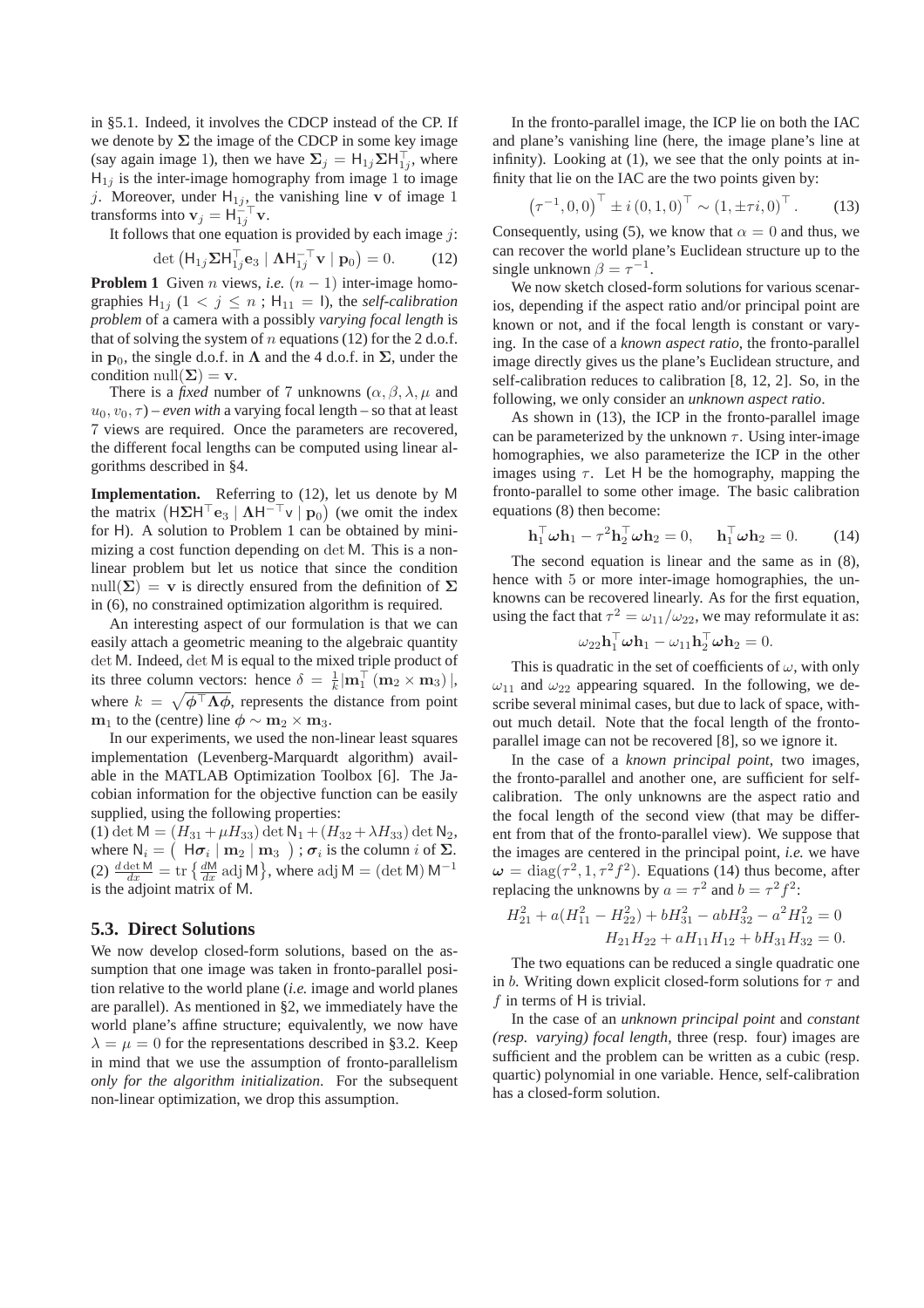## **6. Experiments**

**Synthetic data.** Self-calibration using the centre line constraint of §5.2 ("CL-NONL-SELF") has first been tested using synthetic data. We compare it with the results of the algorithm using the basic constraints, see §5.1 ("BAS-NONL-SELF"). For each experiment, the camera has constant internal parameters with nominal values  $u_0 = 255 \pm 50$  pixels,  $v_0 = 255 \pm 50$  pixels,  $\tau = 1 \pm 0.1$  (with normal distribution). For each camera  $c$  in each experiment, the inclination angle between the world and the image planes is set to  $30^\circ \pm 10^\circ$  (except for the first for which it is set to  $\pm 10^\circ$ ); the angles for azimuth and rotation around the optical axis are set to  $0° \pm 90°$  (normal distribution); the (varying) focal length is set to  $f_c = 700 \pm 700$  pixels (normal distribution). 100 points are randomly generated in the first image, then transferred to the others with a of perturbation  $\pm 1$  pixel (Gaussian noise). The inter-image homographies have been estimated using the normalized DLT algorithm of [3, §3.1, pp. 71-73], from the perturbed points. We conducted 200 independent trials for a number of cameras varying from 8 to 24. In Fig. 2, we show the computed absolute errors for  $u_0, v_0$ , for world coordinates x, y (in mms), and relative errors for  $\tau$  and the focal lengths. We also sought a threshold on the number of cameras for which the "CL-NONL-SELF" and "BAS-NONL-SELF" algorithms have similar accuracies. Regarding our tests, this threshold is about 15 views. Typically, the algorithm converges in 5 iterations. A "good" initialization of the parameters proved to be crucial. We used the direct solution given in §5.3, except in one case for "BAS-NONL-SELF": this case is plotted with the dashed line with marker '\*' and corresponds to focal lengths initialized to 2000 (which is quite realistic) ; the "incoherent" behaviour of the algorithm is owing to the fact that, in a certain number of trials, it did not converge.

**Real Images.** To evaluate the performance of our nonlinear self-calibration algorithm ("CL-NONL-SELF"), we compared the results with those obtained by both basic linear *calibration* ("BAS-LIN-CAL") and basic non-linear *selfcalibration* ("BAS-NONL-SELF") algorithms. We used 15 images of a calibration checkerboard, taken from different orientations. A Nikon Coolpix 800 was used with resulting *jpeg* images of  $640 \times 480$  pixels resolution in size. 48 corners have been extracted in order to compute the inter-image homographies. To avoid critical motions, we took care to apply significative rotations around the optical axis between successive shots. The (known) Euclidean structure of the calibration checkerboard was *only* used by the calibration algorithm BAS-LIN-CAL. The principal point and aspect ratio were assumed to be constant; their estimated values are: (308, 250, 1.0083) for BAS-LIN-CAL, (325, 253, 0.999) for BAS-NONL-SELF and (325, 260, 0.999) for our CL-NONL-SELF algorithm. Note that the relative error between the different aspect ratios is less than 1%.



Figure 2: Self-calibration results. "CL-NONL-SELF" method: marker  $\Box$ . "BASIC-NONL-SELF" method: marker  $*$ ; the dashed line highlights the "bad" initializations of f.

There could be variations of the focal length owing to the camera's auto-focus, so we assumed  $f$  to be varying. The different focal lengths recovered by the algorithm BAS-NONL-SELF are: 1368, 1390, 1383, 1352, 1357, 1357, 1371, 1322, 1346, 1352, 1358, 1345, 1390, 1394, 1387, with mean 1364 and standard deviation around 20 (1%). Table 1 gives the the relative difference (percent) with BAS-LIN-CAL obtained by CL-NONL-SELF. In brackets, the relative errors with BAS-NONL-SELF are shown (a negative value means "closer to BAS-LIN-CAL's estimates"). The relative errors between the calibration and self-calibration algorithms are very small (in most cases less than 1%) for all focal lengths.

| $0.5(-0.1)$ | $0.4(-0.1)$ | $1.2(-0.1)$ | $0.9(-0.1)$ | 0.7(0.1)    |
|-------------|-------------|-------------|-------------|-------------|
| $0.0(-0.1)$ | 0.3(0.1)    | 1.6(1.0)    | 0.2(0.1)    | 0.3(0.2)    |
| 0.6(0.3)    | 0.4(0.2)    | 0.9(0.1)    | 1.3(0.0)    | $0.1(-0.1)$ |

Table 1: Focal length self-calibration obtained by the CL-NONL-SELF algorithm from 15 images of a checkerboard. Relative errors (percent) w.r.t. the BAS-LIN-CAL algorithm are shown. In brackets, the difference with the BAS-NONL-SELF algorithm.

**Videos of a comic book.** We acquired several videos of a comic book using a hand-held digital camcorder (Panasonic NV-MX 300). Acquisitions were started in roughly fronto-parallel position. The videos were processed automatically to extract and track interest points and to compute inter-image homographies (using a RANSAC-based method). This and the remaining processing was done on 1 out of every 10 frames. Figure 3 shows 8 of the 20 frames used for one of the sequences. We used the closed-form solution of §5.3 corresponding to an unknown aspect ratio but known principal point (image center). This gave the fo